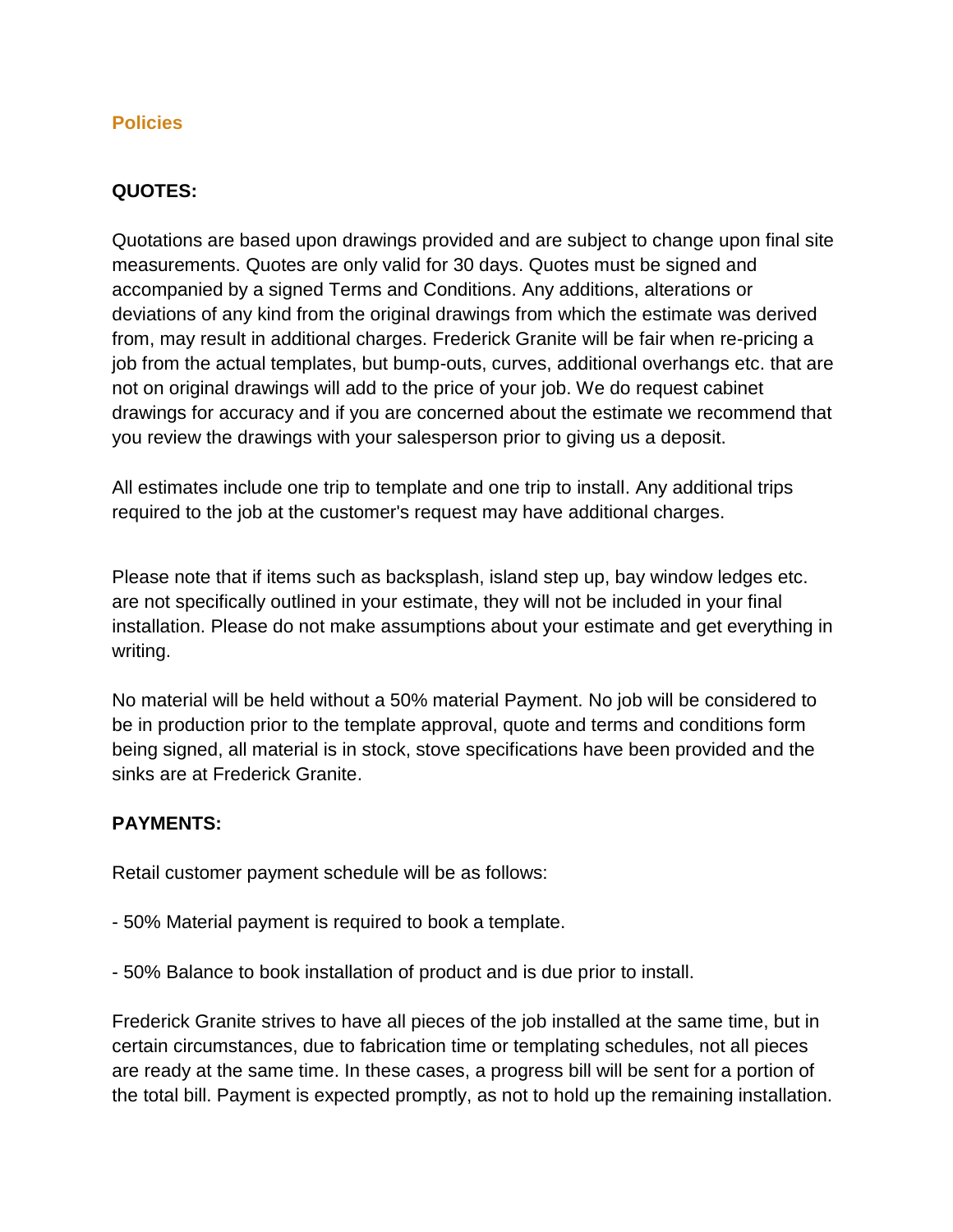Upon default of payment of the invoice, Frederick Granite will pursue all legal avenues available to recover all monies owed plus legal fees.

# **REQUIREMENTS PRIOR TO TEMPLATING:**

Stove must be on site or stove specs (specific measurements and cabinet opening) must be given to Frederick Granite before template time. Failure to do so may result in additional charges depending upon the type of cooktop /or stove being installed at the jobsite. For example, a stove strip that lays on the surface behind the opening of the stove is an extra charge and needs to be factored in and signed off on - on the original quote in order for it to be manufactured. A cooktop hole needs to be planned - again prior to the job being completed for manufacturing purposes. Please note that oversized stoves and cooktops will result in additional charges as will flush mount cooktops. If you are concerned about any additional charges regarding your stove/cooktop requirements, please ensure these are discussed and signed off on - on the original estimate to avoid any additional charges. If you have a flush mount cook-top, the quote must reflect this, otherwise, a basic cooktop hole will be cut. The stove/cooktop MUST be on site at the time of the install in order for Frederick Granite to do a complete countertop installation. If the cooktop/stove is NOT on site at the time of the installation and it is realized by the homeowner at a later date that it does not fit - or a stove strip is required post countertop installation, there will be a minimum cost that will be charged by Frederick Granite, plus stove strip manufacturing costs and/or cooktop hole costs.

New cabinets must be fully installed, level and all gables in place. If customer is using existing cabinets, arrangements must be made by the customer to have existing tile removed (at least the bottom row) prior to templating, and for countertop removal prior to Frederick Granite installing the new granite. If current countertop rolls into a backsplash, the countertop will have to be removed prior to templating (unless you are adding 3/4" granite backsplash). Lazy Susan cabinets must be secured with plywood or sub top prior to granite installation.

- If cabinets are old, they need to be level and secure, otherwise there will be a retemplating charge. Frederick Granite is NOT responsible of level and secure of the old countertops prior installation.

- All sink holes are cut to Frederick Granite`s standards. If you require any special overhangs or cut out dimensions for accessories, you must convey this in writing to Frederick Granite prior to templating.

Cabinet sink openings and finished sizing to accommodate granite installation is the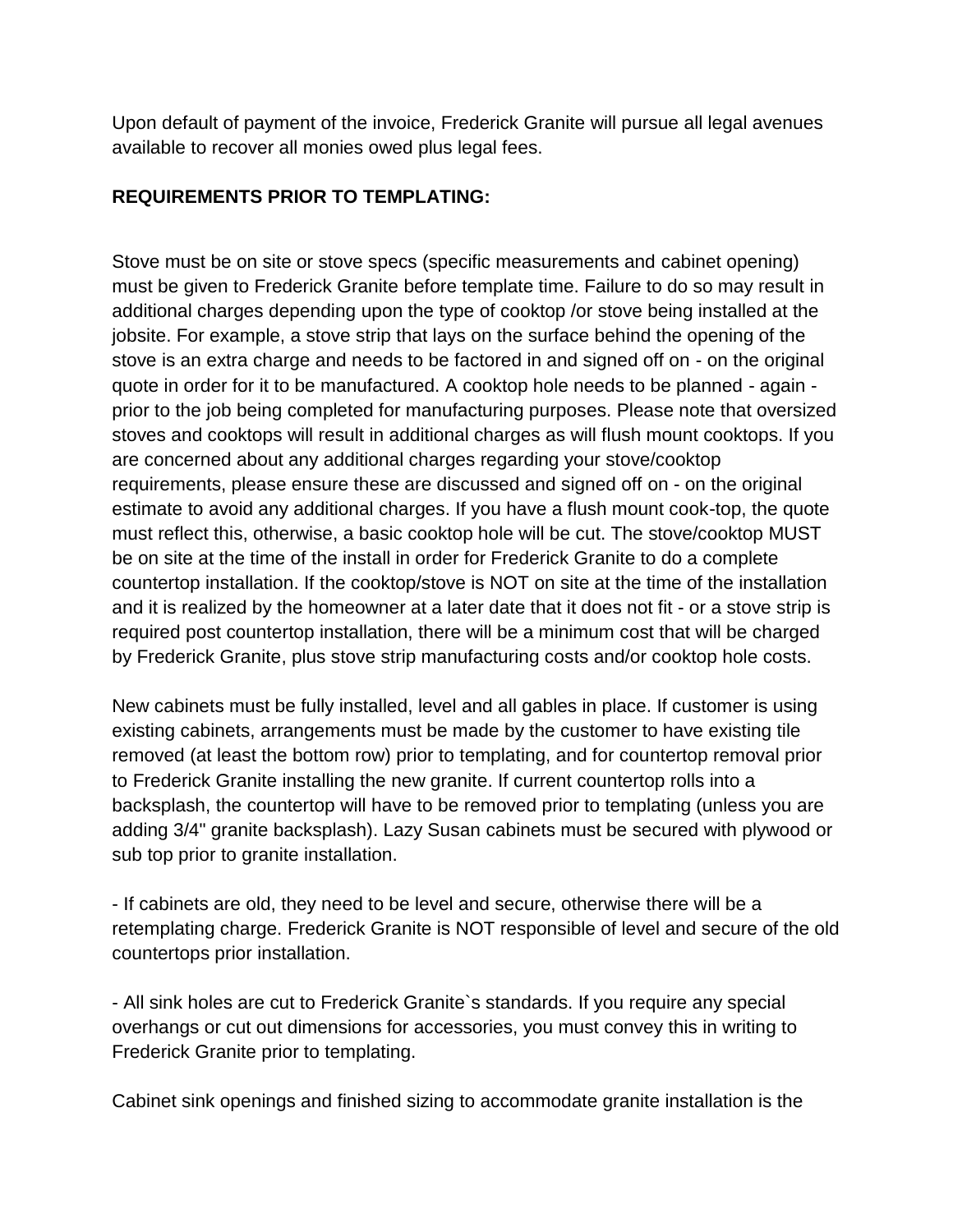responsibility of the Owner and or the Contractor. Frederick Granite Fabrication will cut and modify cabinets to accommodate the stone, but will not be held responsible for any residual damage in the process.

THERE MUST NOT BE ANY FURTHER CHANGES TO THE CABINETS, GABLES OR SUPPORT WALLS AFTER WE HAVE TEMPLATED. (OTHERWISE FREDERICK GRANITE WILL NOT BE RESPONSIBLE FOR THE GRANITE FITTING PROPERLY.)

Please note that it is mandatory that the customer or contractor is on site to sign off during the templating to approve all curves, corners and overhangs. If no one is on site and aesthetic decisions are required, another appointment will have to be scheduled which will result in additional charges.

# **INSTALLATION:**

The Frederick Granite installation team takes every precaution to keep your home clean during installation, but please be advised there will be a certain amount of dust created from drilling holes and spot polishing. Due to safety reasons, installers must wear work boots while installing granite. All teams carry the necessary equipment to assist in cleaning, but there will still be residual dust in the air. Drop cloths are not used as our installers need solid footing beneath them.

All faucets/soap dispensers/reverse must be on site at time of granite installation. Please make us aware of exactly where you would like holes drilled for such items. Sinks must be delivered to Frederick Granite no later than 1 week after template date. Frederick Granite reserves the right to cut the sink holes on site for proper placement. Due to size and bonding limitations, seams on a countertop are necessary. Frederick Granite Fabrication will determine aesthetic seam placement. Color matching is not always possible at seam area, due to shading and the flow of the grain. Frederick Granite does everything possible to layout the template material on the slab to include or avoid certain areas. We make every effort possible to ensure your finished product is exactly as you want it, however, due to slab size and template configuration, certain inclusions like fissures are not always evident and may appear more noticeable after cutting. Whether you wish to include or eliminate certain inclusions, it is not always possible to get everything in your template. If there is something in the slab you really like, we will make every effort possible to include this "area" in your final project, but we do not make any guarantees either way. If there is any uncertainty, you should consider selecting another granite.

Slab color will vary inside our shop or outside in the yard due to lighting, weather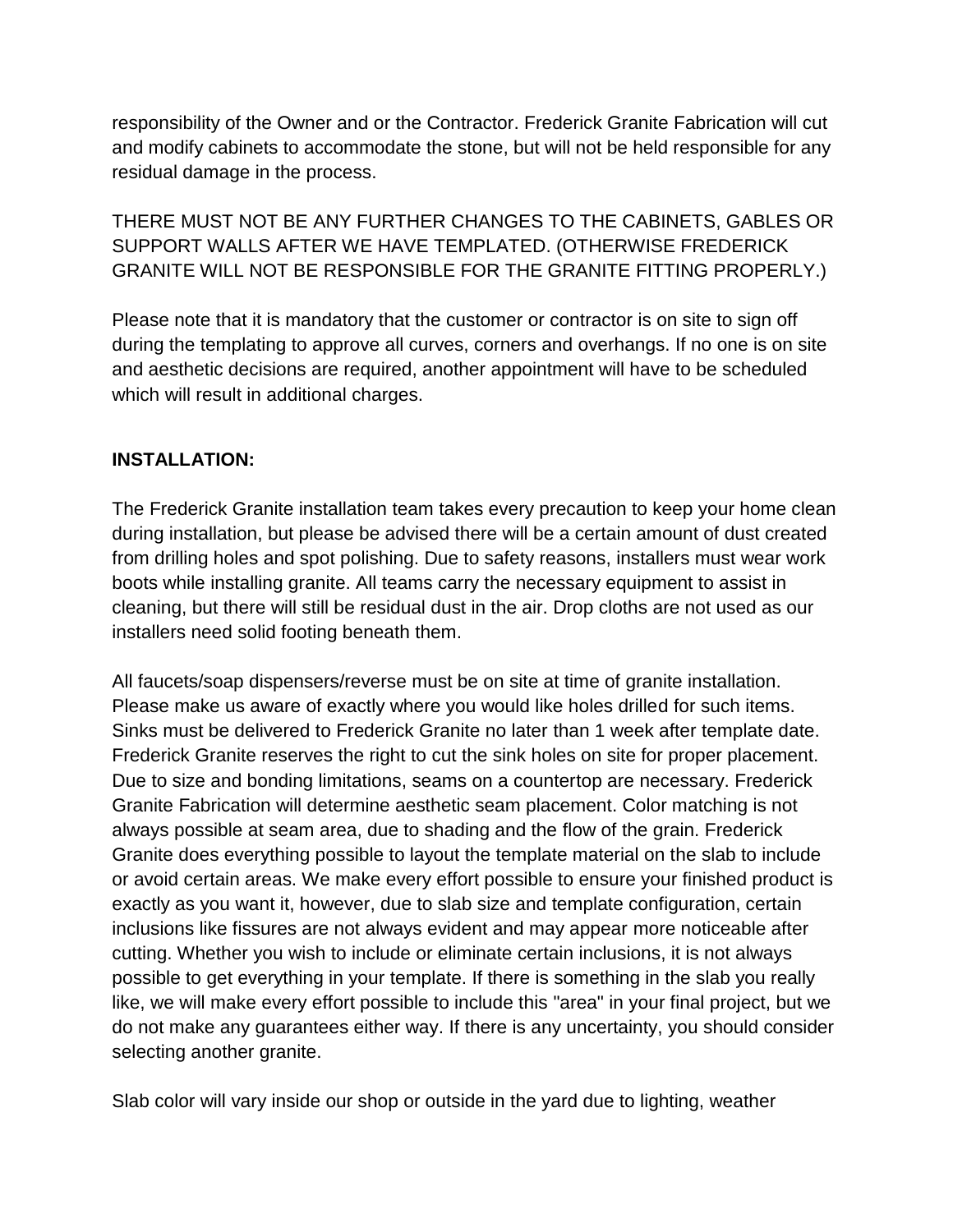conditions, reflections etc. Granite will look different in your house and our shop once it is cut and fabricated. Please note that your granite selection is based on a bundle not a particular slab.

Frederick Granite does not install broken or deficient slabs. In many cases there are other trades working on the site that may unintentionally compromise the installed stone. Please report any deficiencies in writing within 24 hours of your installation to the shop. Frederick Granite will not be held liable if other trades are misusing your new countertops (i.e.: standing on, hammering, etc.)

Granite, Marble and Travertine are all natural stones that vary in durability, hardness, composition etc. Frederick Granite cannot advise the exact minerals and substances that make up each stone. Marble and Travertine do contain calcite, which is very susceptible to staining and etching and is not as durable as granite.

Frederick Granite shall not be held liable for the use of any material or product and makes no expressed or implied warranty or suitability for any particular purpose or application. Frederick Granite purchases only "Grade One" stone which is the best we can buy in the industry. No two pieces are alike. Color variations, veining, pitting, fissures and micro cracks are natural characteristics of stone. None of these variations are to be considered deficiencies. Samples provided are indicative of color and pattern only. Dust and water markings are more apparent in darker colors.

Frederick Granite highly recommends that you touch and feel the surface of the material you have selected. All natural stones have texture (and in some cases "fill"). Natural light reflecting off your solid surface may enhance the texture of your granite surface due to the fact the slabs are now horizontal. Frederick Granite does not re-polish the surface of the slabs and it is at the fabricator's discretion as to whether or not additional surface fill is required or possible. If you have concerns about the "feel" of your slabs, please consider a different material.

Sealers are required for all natural stones and the customer is responsible for stone maintenance after installation. Frederick Granite can provide you with additional Cleaning and Maintenance Information.

# **ADDDITIONAL CHARGES WILL APPLY WHEN:**

- Changes or additions are made to the original contract.
- Frederick Granite Fabrication is scheduled on site prematurely, conflict with other